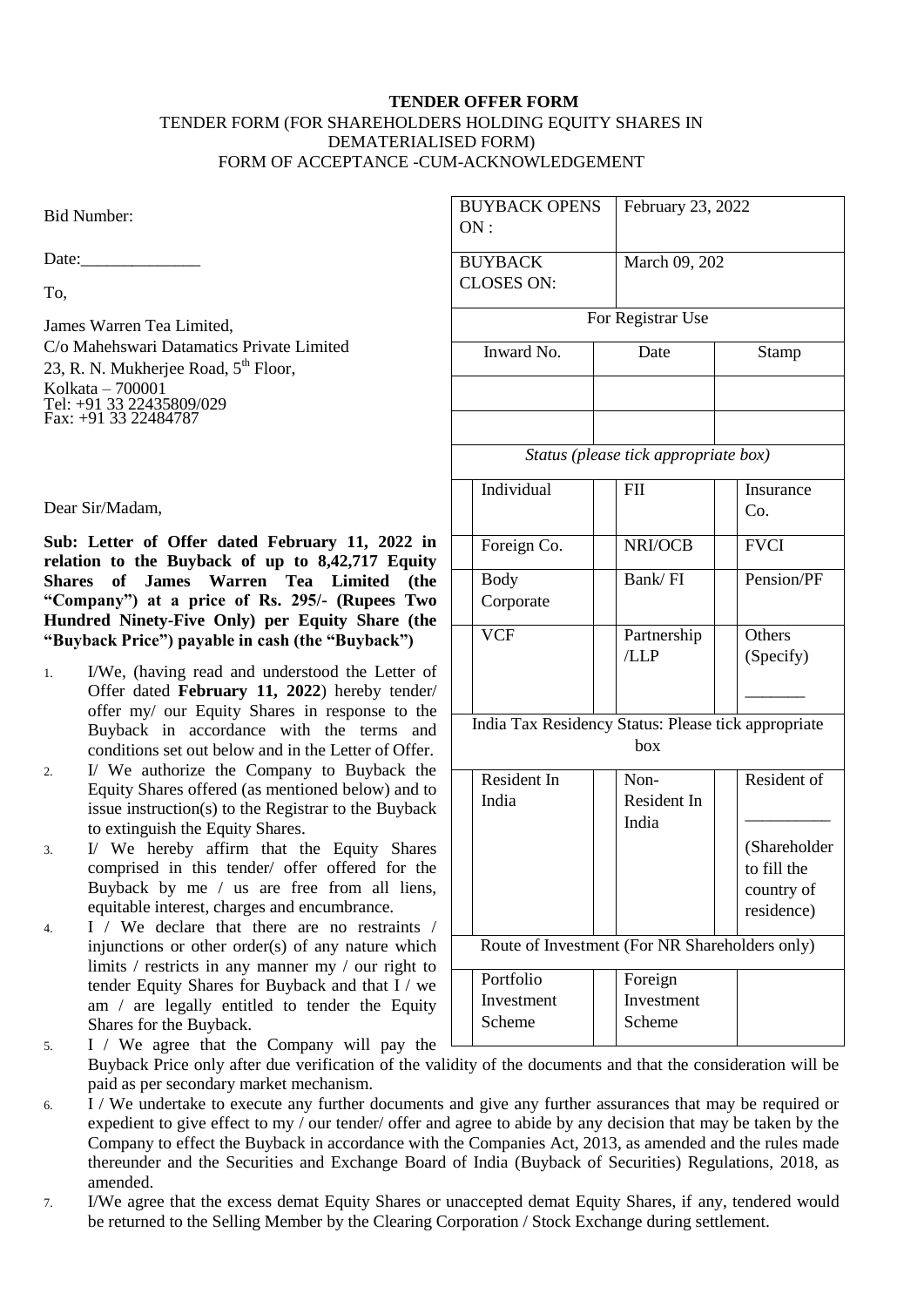- 8. I/ We undertake to indemnify the Company if any tax demand is raised on the Company on account of gains arising to me / us on Buyback of Equity shares. I / We also undertake to provide the Company, the relevant details in respect of the taxability / non-taxability of the proceeds arising on Buyback of Equity shares by the Company, copy of tax return filed in India, evidence of the tax paid etc.
- 9. I / We undertake to return to the Company any Buyback consideration that may be wrongfully received by me / us.
- 10. This clause is applicable for Non-Resident Shareholders only: I/We, being a Non-Resident Shareholder/OCB's, agree to obtain and submit all necessary approvals, if any, and to the extent required from the concerned authorities including approvals from the RBI under the Foreign Exchange Management Act, 1999 and the rules and regulations framed there under, as amended ("FEMA") and any other the rules and regulations, for tendering Equity Shares in the Buyback, and also undertake to comply with the reporting requirements, if applicable, and any other rules, regulations and guidelines, in regard to remittance of funds outside India. I / We undertake to pay income taxes in India on any income arising on such Buyback accordance with prevailing income tax laws in India. I / We also undertake to indemnify the Company against any income tax liability on any income earned on such Buyback of Equity shares by me / us. 11. Details of Equity Shares held and tendered / offered in the Buyback:
- 

|                                                                                     | In Figures | In Words |
|-------------------------------------------------------------------------------------|------------|----------|
| Number of Equity Shares held as on the<br>Record Date i.e. Friday, January 14, 2022 |            |          |
| Number of Equity Shares Entitled for<br>Buyback (Buy-back Entitlement)              |            |          |
| Number of Equity Shares offered for<br>Buyback                                      |            |          |

Note: An Eligible Shareholder may tender Equity Shares over and above his/her Buyback Entitlement. Number of Equity Shares validly tendered by any Eligible Shareholder up to the Buyback Entitlement of such Eligible Shareholder shall be accepted to the full extent. The Equity Shares tendered by any Eligible Shareholder over and above the Buyback Entitlement of such Eligible Shareholder shall be accepted in accordance with the Letter of Offer. Equity Shares tendered by any Shareholders over and above the number of Equity Shares held by such Eligible Shareholder as on the Record Date shall not be considered for the purpose of Acceptance.

|          |     |    |     | <b>Acknowledgement Slip for James Warren Tea Limited– Buyback</b><br>(to be filled by the Eligible Shareholder) (subject to verification) |  |    |        |            |  |
|----------|-----|----|-----|-------------------------------------------------------------------------------------------------------------------------------------------|--|----|--------|------------|--|
| Folio    | No. | DP | ID) | <u> 1980 - Johann Stein, marwolaethau a bhann an t-</u>                                                                                   |  |    | Client | ID         |  |
| Received |     |    |     | from                                                                                                                                      |  |    |        | Mr.Ms.M/s. |  |
|          |     |    |     | Form of Acceptance-cum-Acknowledgement, Original TRS along with<br>Number of Equity Shares offered for Buyback:                           |  |    |        |            |  |
| In       |     |    |     | Figures: Figures:                                                                                                                         |  | In |        | words      |  |
|          |     |    |     | Please quote Client ID and DP ID. For all future correspondence                                                                           |  |    |        |            |  |

Stamp of Broker

12. Non-resident shareholders (including NRIs, OCBs and FIIs) are requested to enclose a consent letter indicating the details of transfer i.e. number of Equity Shares to be transferred, the name of the investee company whose shares are being transferred i.e. "James Warren Tea Limited" and the price at which the Equity Shares are being transferred i.e. "Price determined in accordance with the SEBI Buyback Regulations" duly signed by the shareholder or his/its duly appointed agent and in the latter case, also enclose the power of attorney.

# 13. **Details of account with Depository Participant:**

| Name of the Depository (tick as<br>applicable) | NSDI |  |
|------------------------------------------------|------|--|
| Name of the Depository Participant             |      |  |
| 1)P 11)                                        |      |  |
| Client ID with Depository Participant          |      |  |

## 14. **Equity Shareholders Details:**

| Particulars | First/Sole<br>Shareholder | Joint<br><b>Shareholder</b> | Joint<br><b>Shareholder 2</b> | <b>Joint Shareholder</b> |
|-------------|---------------------------|-----------------------------|-------------------------------|--------------------------|
|-------------|---------------------------|-----------------------------|-------------------------------|--------------------------|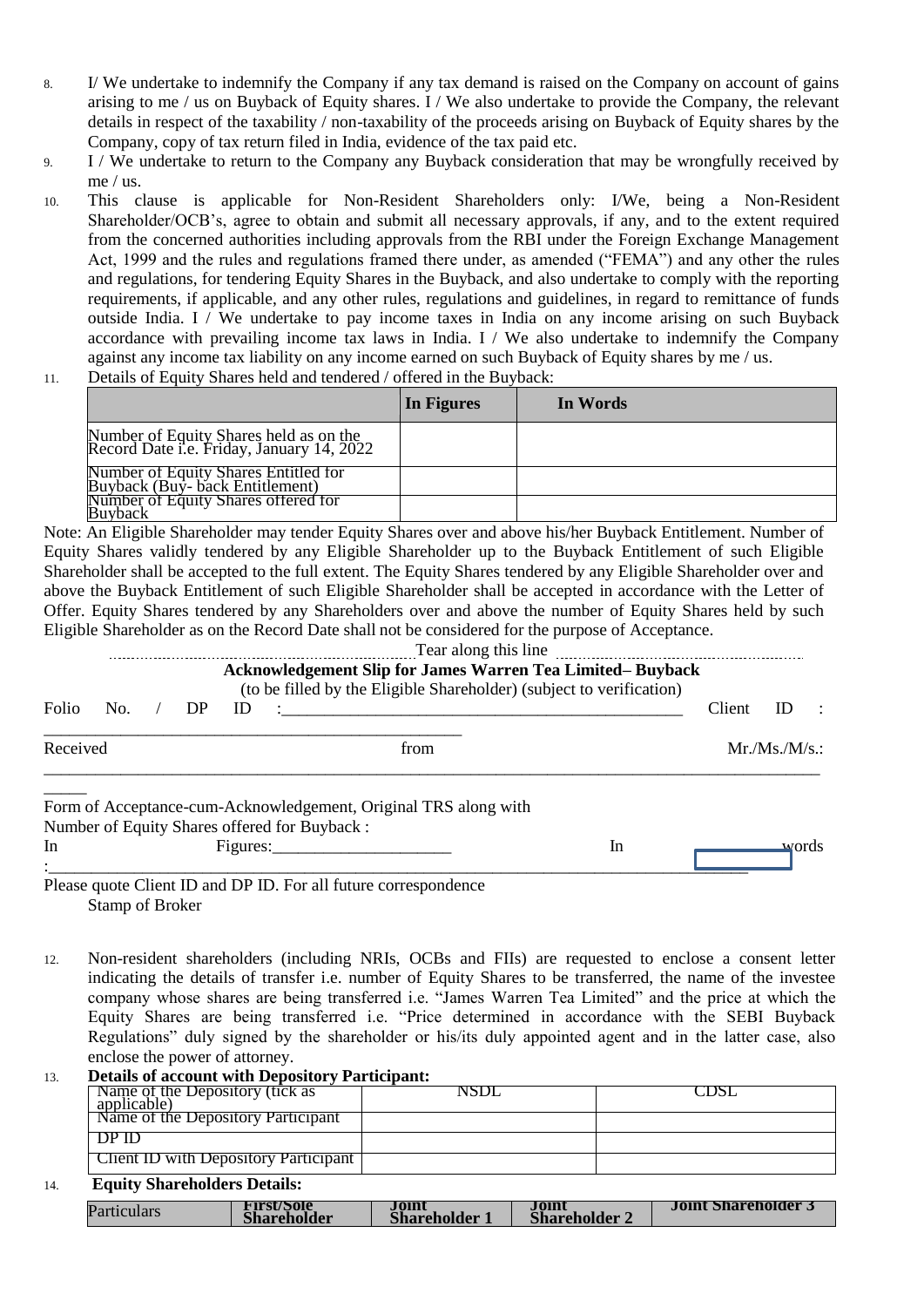| Full Name(s) of the<br>Shareholder |  |  |
|------------------------------------|--|--|
| $Sigma(x)*$                        |  |  |
|                                    |  |  |
|                                    |  |  |
| PAN No.                            |  |  |
| Address of the                     |  |  |
| First/Sole                         |  |  |
| Shareholder                        |  |  |
| Telephone No. /<br>Email ID        |  |  |
|                                    |  |  |

*\* Corporate must affix rubber stamp and sign under valid authority. The relevant corporate authorization should be enclosed with the application from submitted.* 

#### **INSTRUCTIONS**

## **This Tender Form has to be read along with the Letter of Offer and is subject to the terms and conditions mentioned in the Letter of Offer and this Tender Form**

- 1. The Buyback will open on February 11, 2022 and close on March 09, 2022**.**
- 2. This Tender Form has to be read along with the Letter of Offer and is subject to the terms and conditions mentioned in the Letter of Offer and this Tender Form.
- 3. Shareholders who desire to tender their equity shares under the Buyback would have to do so through their respective Shareholder's Broker by indicating the details of equity shares they intend to tender under the Buyback.
- 4. The Equity Shares tendered in the Offer shall be rejected if (i) the Eligible Shareholder is not a shareholder of the Company as on the Record date, (ii) if there is a name mismatch in the demat account of the Eligible Shareholder, (iii) in case of receipt of the completed Tender Form and other documents but non-receipt of Equity Shares in the special account of the Clearing Corporation, (iv) a non-receipt of valid bid in the exchange bidding system.
- 5. The Eligible Shareholders will have to ensure that they keep the DP Account active and unblocked to receive credit in case of return of Equity Shares due to rejection or in case of excess Equity Shares due to the Buyback being on a proportionate basis in terms of the Ratio of Buyback.
- 6. Eligible Shareholders to whom the Buyback is made are free to tender Equity Shares to the extent of their Buyback Entitlement in whole or in part or in excess of their entitlement.
- 7. For the procedure to be followed by Eligible Shareholders for tendering in the Buyback, please refer to the section entitled "Procedure for Tender Offer and Settlement" on page 34 of the Letter of Offer.
- 8. All documents sent by Eligible Shareholders will be at their own risk. Eligible Shareholders are advised to safeguard adequately their interests in this regard.
- 9. In case any registered entity has merged with another entity and the merger has been approved and has come into effect but the process of getting the successor company as the registered shareholder is still incomplete, then such entity along with the Tender Form, shall file a copy of the following documents: (i) approval from the appropriate authority for such merger, (ii) the scheme of merger, and (iii) the requisite form filed with MCA intimating the merger.
- 10. The Tender Form and TRS is not required to be submitted to the Company, Manager or the Registrar. After the receipt of the demat Equity Shares by the Clearing Corporation and a valid bid in the exchange bidding system, the Buyback shall be deemed to have been accepted for the Eligible Shareholders holding Equity Shares in demat form.
- 11. In case of non-receipt of the Letter of Offer, Eligible Shareholders holding Equity Shares may participate in the offer by providing their application in plain paper in writing signed by all Eligible Shareholders (in case of joint holding), stating name, address, folio number, number of Equity Shares held, Equity Share certificate number, number of Equity Shares tendered for the Buyback and the distinctive numbers thereof, enclosing the original Equity Share certificate(s), copy of Eligible Shareholder's PAN card(s) and executed share transfer form in favour of the Company. Eligible Shareholders must ensure that the Tender Form, along with the TRS and requisite documents, reach the Registrar to the Buyback not later than 2 (two) days from the Buy- back Closing Date i.e. March 09, 2022 by 5.00 pm.
- 12. Eligible Sellers have to fill up the EVENT number issued by Depositary in the column for settlement details along with the market type as "Buyback", ISIN, Quantity of shares and CM BP ID of broker and execution date in the Delivery Instruction Slips (DIS) so that Equity Shares can be tendered for Buyback Offer *All capitalized terms shall have the meanings ascribed to it in the Letter of Offer*

Tear along this line

### ALL FUTURE CORRESPONDENCE IN CONNECTION WITH THIS BUYBACK SHOULD BE ADDRESSED TO THE REGISTRAR AT THE FOLLOWING ADDRESS QUOTING YOUR FOLIO NUMBER:

### **Maheshwari Datamatics Pvt Limited**

23, R. N. Mukherjee Road,  $5<sup>th</sup>$  Floor, Kolkata – 700001, West Bengal Tel: +91 33-22435809/22435029; Fax: +91 33-22484787; E-mail: mdpldc@yahoo.com Website: [www.mdpl.in](http://www.mdpl.in/) Contact Person: Mr. S.K. Chaubey